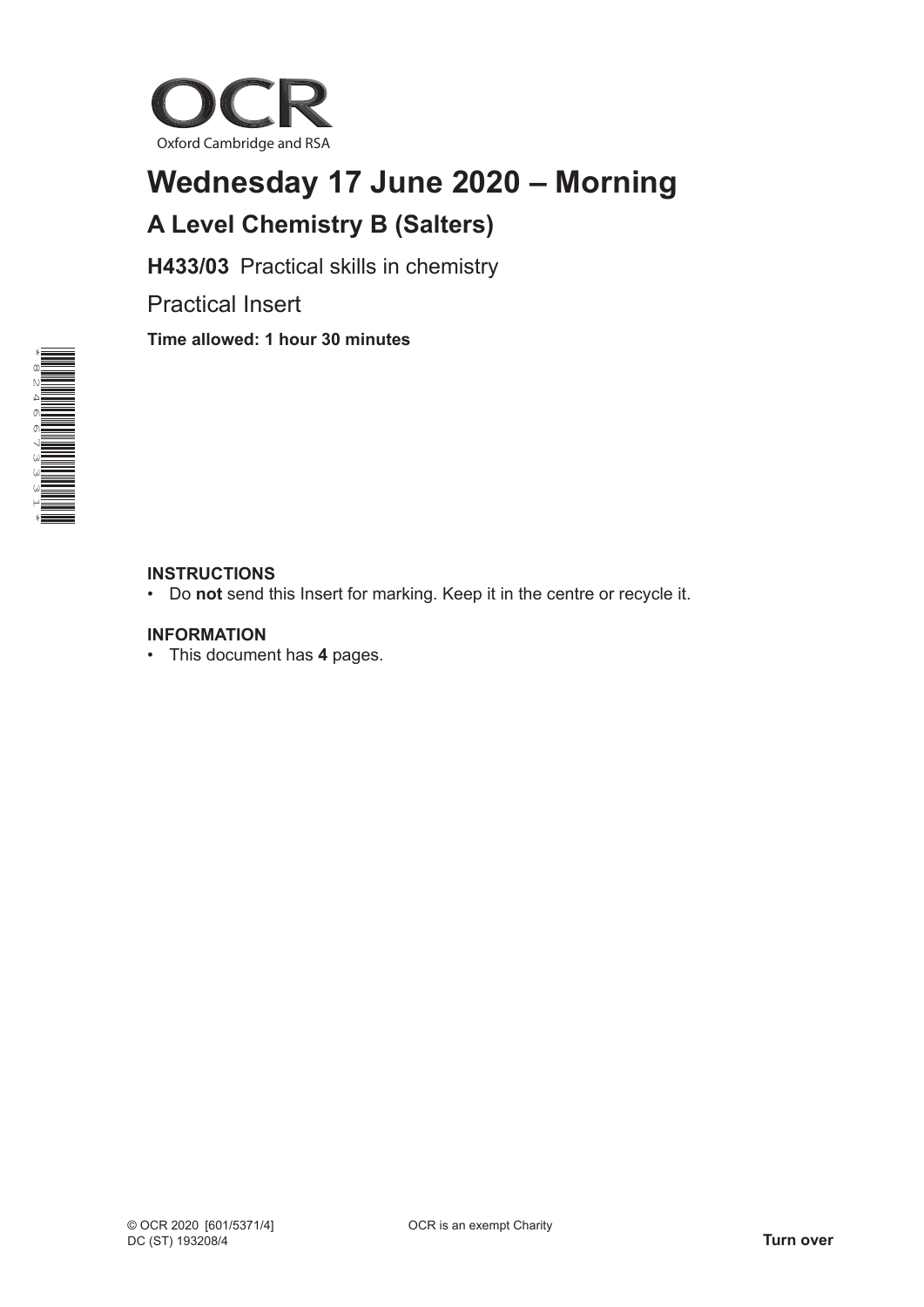**A group of students investigated whether the structure of a haloalkane affects the rate equation and mechanism for a substitution reaction.**

They studied the rate of hydrolysis of the tertiary haloalkane, 2-bromo-2-methylpropane and the primary haloalkane, 1-bromobutane using hydroxide ions.

# Method 1: The hydrolysis of 2-bromo-2-methylpropane, CH<sub>3</sub>C(CH<sub>3</sub>)BrCH<sub>3</sub>

Equal moles of 2-bromo-2-methylpropane and sodium hydroxide in solution were mixed at room temperature. At the start of the reaction a sample was withdrawn and the reaction in the sample was quenched (slowed down or stopped). The concentration of hydroxide in the sample was determined by titration. The sampling and quenching procedure was repeated every 5 minutes as the reaction proceeded. The results are shown in **Table 4.1**.

| Time/min | $[OH^-]$ × 10 <sup>-3</sup> /moldm <sup>-3</sup> |  |
|----------|--------------------------------------------------|--|
| n        | 50.0                                             |  |
| 5        | 30.0                                             |  |
| 10       | 19.5                                             |  |
| 15       | 12.0                                             |  |
| 20       | 9.0                                              |  |
| 25       | 5.0                                              |  |
| 30       | 4.5                                              |  |

## **Table 4.1**

## Method 2: The hydrolysis of 1-bromobutane, CH<sub>3</sub>CH<sub>2</sub>CH<sub>2</sub>Br

The initial concentrations of 1-bromobutane and sodium hydroxide were changed as in **Table 4.2**. The initial rate of reaction was measured for each mixture.

| <b>Mixture</b><br>number | $[C_4H_9Br] \times 10^{-1}$ /moldm <sup>-3</sup> | $[OH^-]$ × 10 <sup>-1</sup> /moldm <sup>-3</sup> | Initial rate/moldm <sup>-3</sup> s <sup>-1</sup> |
|--------------------------|--------------------------------------------------|--------------------------------------------------|--------------------------------------------------|
|                          | 0.25                                             | 0.10                                             | $3.2 \times 10^{-6}$                             |
|                          | 0.50                                             | 0.10                                             | $6.5 \times 10^{-6}$                             |
|                          | 0.50                                             | 0.50                                             | $3.3 \times 10^{-5}$                             |

### **Table 4.2**

Research by the students found there were two possible mechanisms for this type of substitution reaction.

**Either:**  $C_4H_0Br + OH^ \rightarrow$   $C_4H_0OH + Br^-$  (**mechanism A**)

Or:  $C_4H_9Br \rightleftharpoons C_4H_9^+ + Br^-$  followed by  $C_4H_9^+ + OH^- \rightarrow C_4H_9OH$  (mechanism B)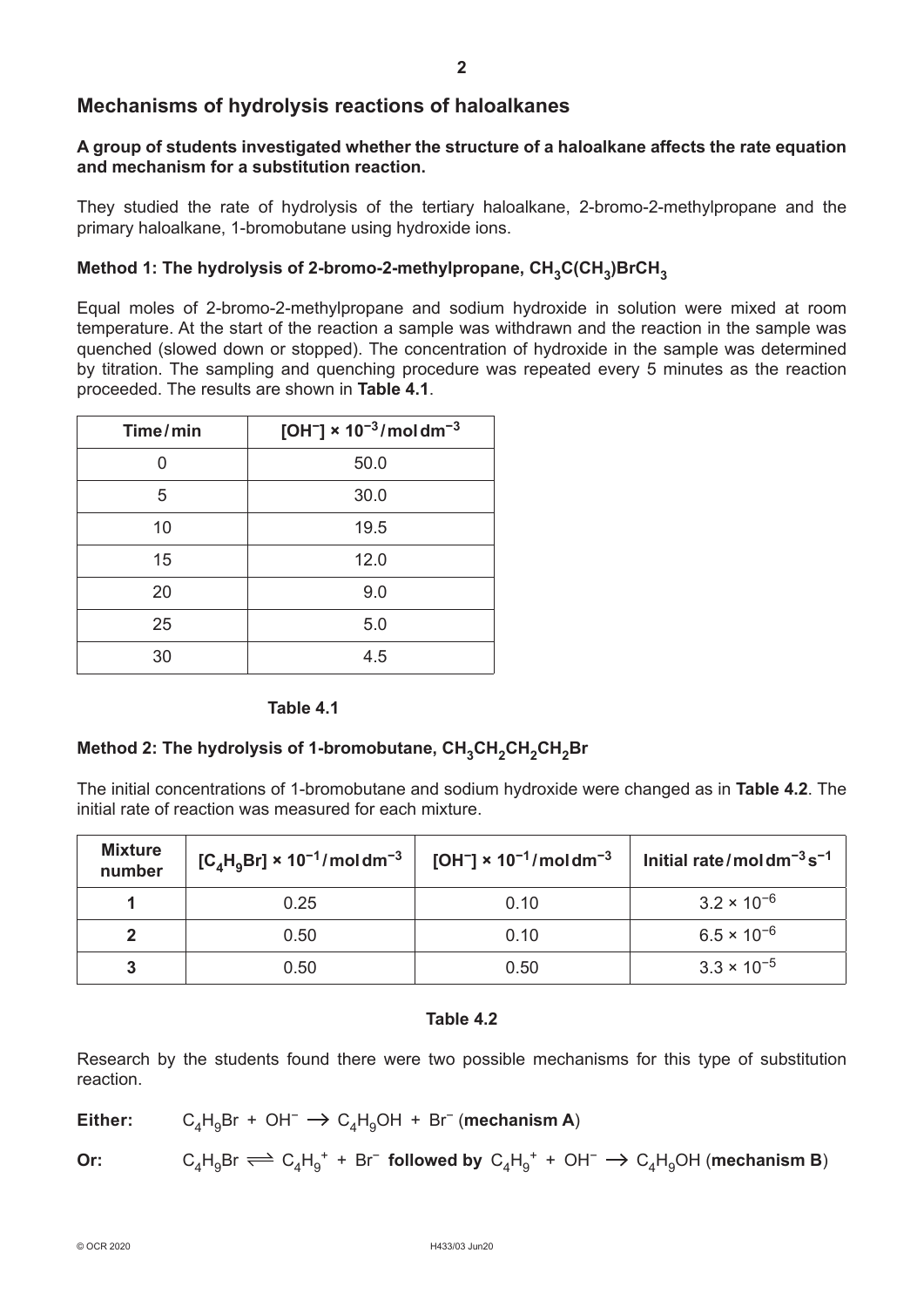# **BLANK PAGE**

**3**